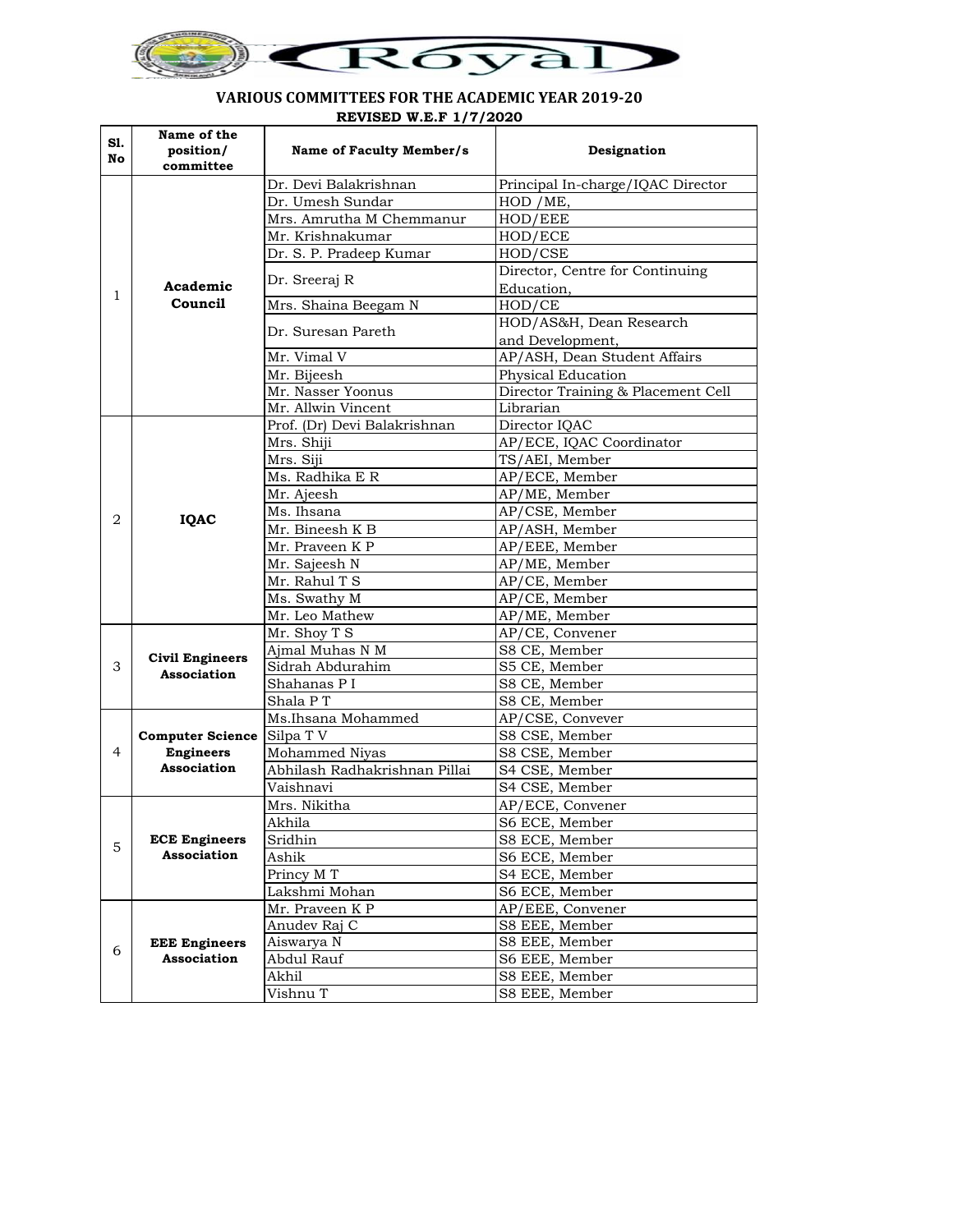|    | Mechanical                                | Mr. Sandeep K A           | AP/ME, Convener                      |
|----|-------------------------------------------|---------------------------|--------------------------------------|
|    |                                           | Sreerag M B               | S8 ME, Member                        |
|    |                                           | Naseeb Rehman             | S8 ME, Member                        |
| 7  | <b>Engineers</b>                          | Gokul E M                 | S6 ME, Member                        |
|    | <b>Association</b>                        | Mamatha N J               | S6 ME, Member                        |
|    |                                           | Kashinath                 | S4 ME, member                        |
| 8  | <b>Dean UG Studies</b>                    | Mrs. Amrutha M Chemmanoor | HOD/EEE                              |
| 9  | <b>Dean PG Studies</b>                    | R. Krishnakumar           | HOD/ECE                              |
|    |                                           | Dr. Suresan Pareth        | HOS/ASH                              |
|    | Research                                  | Ms. Sreedevi              | AP/ECE, Member                       |
| 10 | & Development                             | Mr. Rahul T S             | AP/CE, Member                        |
|    | Ce <sub>11</sub>                          | Ms. Jency                 | AP/CSE, Member                       |
|    |                                           | Mr. Geno John             | AP/ME, Member                        |
|    |                                           | Mrs. Najiya               | (AP/ECE) Convenor                    |
|    |                                           | Ms. Athira Premkumar      | (AP/CE)Member                        |
|    |                                           | Ms. Venitha               | (AP/CSE) Member                      |
|    | <b>ISTE - Staff</b>                       | Mr. Kiran P               | (AP/EEE) Member                      |
| 11 | Chapter/<br><b>Student Chapter</b>        | Mr. Ajeesh K              | (AP/ME) Member                       |
|    |                                           | Mrs. Shahida K M          | (AP/AS&H) Member                     |
|    |                                           | Vishnu K                  | S8 EEE, Member                       |
|    |                                           | Gopika V                  | S8 CSE, Member                       |
|    |                                           | Mrs. Radhika              | AP/ECE, Convener                     |
|    |                                           | Mr. Sarun Kumar           | AP/EEE, Member                       |
|    |                                           | Mr. Vijesh                | AP/CSE, Member                       |
| 12 | <b>IETE</b>                               | Thahliya                  | S8 ECE, Member                       |
|    |                                           | Abdul Rahuf               | S6 EEE, Member                       |
|    |                                           | Sanju Thasneem            | S8 ECE, Member                       |
|    |                                           | Mariya Xavier             | S6 ECE, Member                       |
|    |                                           | Aiswarya Lakshmi          | S6 EEE, Member                       |
|    | <b>IEEE</b>                               | Mr. Yasir Moidutty        | AP/ECE, Convener                     |
|    |                                           | Mrs. Able Alex            | AP/EEE, Member                       |
|    |                                           | Mr. Yoosaf                | AP/ME, Member                        |
|    |                                           | Ms. Anju Raju             | AP/CE, Member                        |
| 13 |                                           | Mrs. Anitha L             | AP/CSE, Member                       |
|    |                                           | Kishor K S                | S6 CSE, Member                       |
|    |                                           | Princy M T                | S4 ECE, Member                       |
|    |                                           | Nadha Mohammed            | S4 ECE, Member                       |
|    |                                           | Surya S Nair              | S4 ECE, Member                       |
|    |                                           | SREESHMA J                | S4 ECE, Member                       |
|    |                                           | Mr. Bijeesh               | Convenor,                            |
|    |                                           |                           | <b>Physical Education Department</b> |
|    |                                           | Mr. Shoy T S              | Member (AP/CE)                       |
|    |                                           | Mr. Sasi Kumar V K        | Member (TS/ASH)                      |
|    |                                           | Ms. Sabitha Santhosh      | Member (TS/CSE)                      |
|    |                                           | Mr. Sam Chungath          | Member (TS/ECE)                      |
|    |                                           | Mr. Abhilash K K          | Member (TS/ME)                       |
| 14 | Sports Club/<br><b>Physical Education</b> | Ms. Supriya               | Member (TS/EEE)                      |
|    |                                           | Mr. Vimal V               | Member (AP/ASH)                      |
|    |                                           | Mr. Sujith C S            | Member, Site Supervisor              |
|    |                                           | Mohammed Rishad           | S8 CSE, Member                       |
|    |                                           | Sreerag P V               | S8 ME, Member                        |
|    |                                           | Sreerag M V               | S8 ME, Member                        |
|    |                                           | Sheheen                   | S8 CE, Member                        |
|    |                                           | Ziyadh                    | S8 EEE, Member                       |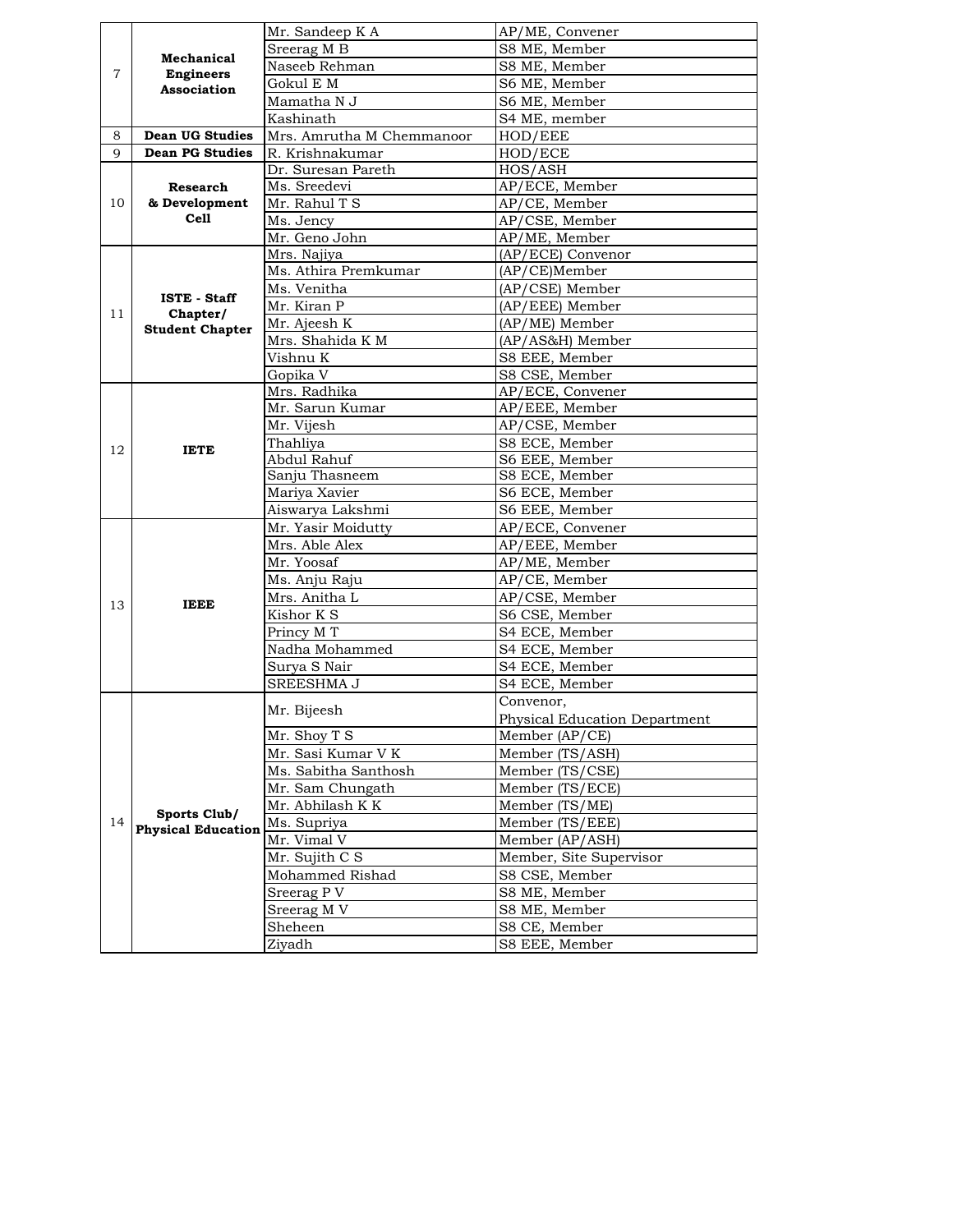|    |                           | Mr. Haridas V K               | Convenor (AP/EEE)                   |
|----|---------------------------|-------------------------------|-------------------------------------|
|    |                           | Mr. Kiran P                   | C-ordinator(AP/EEE)                 |
|    |                           | Ms. Fasna K K                 | Member (AP/ECE)                     |
|    |                           | Ms. Anju Raju                 | Member (AP/CE)                      |
|    |                           | Mrs. Sabitha Santhosh         | Member (TS/CSE)                     |
|    |                           | Mrs. Priya V P                | Member (TS/ME)                      |
| 15 | <b>Energy Club</b>        | Mrs. Rejitha M B              | Member (TS/EEE)                     |
|    |                           | Mr. Pious                     | Member (TS/ME)                      |
|    |                           | Vushnu T                      | S8 EEE, Member                      |
|    |                           | Majida Shirin                 | S6 EEE, Member                      |
|    |                           | Nandhu Krishna                | S6 EEE, Member                      |
|    |                           | Anjali PK                     | S6 EEE, Member                      |
|    |                           | Mohammed Anas                 | S6 EEE, Member                      |
|    |                           | Dr. Sreeraj                   | Nodal Officer, HOD/CSE              |
|    |                           | Mr. Nowshad                   | Convener, AP/CSE                    |
|    |                           | Mr. Yasir Midutty             | Co-Convener, AP/ECE                 |
|    |                           | Mr. Gopikrishnan              | Member (AP/ME)                      |
|    |                           | Ms. Bhavya K Bharathan        | $M$ ember (AP/CSE)                  |
|    | ED & Idea                 | Mr. Praveen K P               | Member (AP/EEE)                     |
| 16 | <b>Incubation Cell</b>    | Mr. Sabith K                  | Member (AP/CE)                      |
|    | <b>Industry Institute</b> | Mr. Sreehari A                | Member (TS/ME)                      |
|    | Partnership Cell          | Mrs. Mini Ittoop              | Member (TS/CSE)                     |
|    |                           | Mufassil V P                  | S8 CE, Member                       |
|    |                           | Abijith K Satheesh            | S8 AEI, Member                      |
|    |                           | Aswin Thambi                  | S8 ME, Member                       |
|    |                           | Begin                         | S8 ME, Member                       |
|    |                           | Mrs. Savitha                  | Convenor (AP/ECE)                   |
|    |                           | Ms. Swathy M                  | Member (AP/CE)                      |
|    |                           | Ms. Siji                      | Member (TS/AEI)                     |
|    |                           | Ms.Apsara                     | Member (AP/CSE)                     |
|    |                           | Ms. Supriya P D               | Member (TS/EEE)                     |
|    |                           | Ms. Sumangala Sathyan         | Member (TS/ECE)                     |
|    |                           | Ms. Neethu                    | Member (AP/ME)                      |
| 17 | Women's Club              | Ms. Shahida K M               | Member (AP/ASH)                     |
|    |                           | Ms. Haritha                   | Office Staff                        |
|    |                           | Fathima Sanam                 | S8 CSE, Member                      |
|    |                           | Sanju Thasnim                 | S8 ECE, Member                      |
|    |                           | Shehla                        | S8 ME, Member                       |
|    |                           | Haneena                       | S8 CE, Member                       |
|    |                           | Safa                          | S8 EEE, Member                      |
|    |                           | Mrs. Amrutha M Chemmanoor     | Convenor (HOD/EEE)                  |
|    | Women's                   | Mrs.Radhika                   | Member (AP/ECE)                     |
| 18 | Complaints                | Ms. Hima K G                  | Member (AP/CSE)                     |
|    | Commission                | Mrs. Sumangala Sathyan        | $\overline{\text{Member}}$ (TS/ECE) |
|    |                           | Aiswarya Lakshmi              | S6 EEE, Member                      |
|    |                           | Nikhila Balakrishnan          | S8 CE, Member                       |
|    |                           | Ms. Meera V M                 | Convenor (AP/CSE)                   |
|    |                           | Ms. Apsara                    | Member (AP/CSE)                     |
|    |                           | Ms. Athira Krishnan           | $\overline{\text{Member}}$ (AP/ECE) |
|    |                           | Ms. Anu George                | Member (AP/CE)                      |
|    | <b>News Letter</b>        | Ms. Anju Sam                  | Member (AP/EEE)                     |
| 19 | Technical &               | Mr. Leo A J                   | Member (AP/ME)                      |
|    | <b>Magazine Club</b>      | Mr. Vimal V                   | Member (AP/ASH)                     |
|    |                           | Rahul K                       | S8 ME, Member                       |
|    |                           | Abhilash Radhakrishnan Pillai | S4 CSE, Member                      |
|    |                           | Aiswarya Lakshmi              | S6 EEE, Member                      |
|    |                           | Sidrah Abdurahim              | S6 CE                               |
|    |                           | SREESHMA J                    | S4 ECE, Member                      |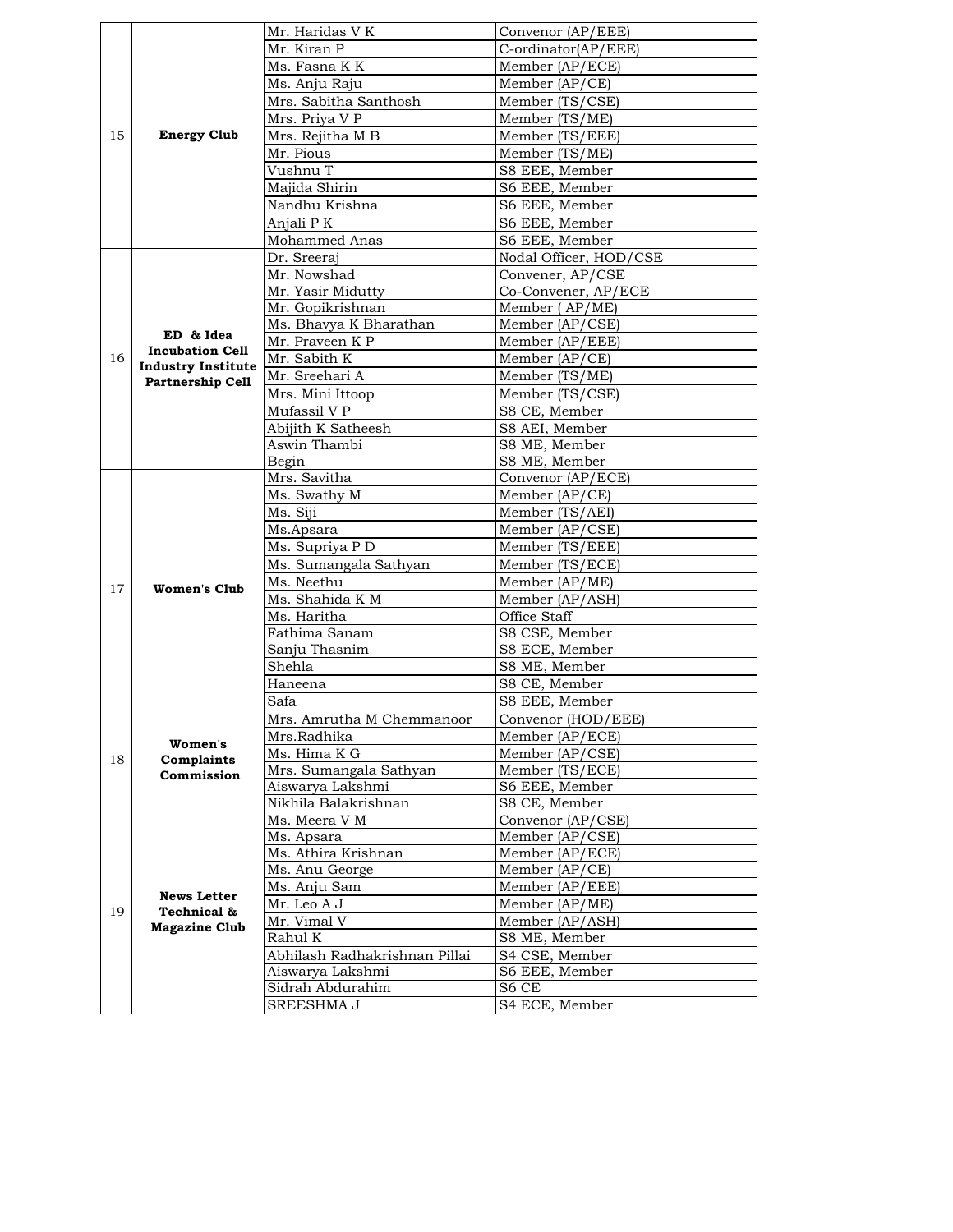|    |                         | Mr. Leo Mathew                                | Convenor, (AP/ME)                                       |
|----|-------------------------|-----------------------------------------------|---------------------------------------------------------|
|    |                         | Ms. Sandra                                    | AP/AS&H                                                 |
|    |                         | Ms. Athira Premkumar                          | Member (AP/CE)                                          |
| 20 | Film<br>Photography and | Mr. Vijesh                                    | Member (AP/CSE)                                         |
|    | <b>Literary Club</b>    | Mrs. Rejitha T S                              | Member (TS/EEE)                                         |
|    |                         | Mr. Abhilash T S                              | Member (TS/ME)                                          |
|    |                         | Sreerag M B                                   | S8 ME, Member                                           |
|    |                         | Shifas Moidutty                               | S8 CSE, Member                                          |
|    |                         | Principal RCET                                | President                                               |
|    |                         | Mr. V P Salim                                 | Management Representative                               |
|    |                         | Mr. Sunil Kumar V K                           | Secretary, Library Asst.                                |
|    |                         | Ms. Sharmila                                  | Treasurer, Accounts                                     |
|    |                         | Mr. Sankunny                                  | Vice President, TS/ME                                   |
|    |                         |                                               | Joint Secretary, TS/ECE                                 |
|    |                         | Mrs. Sumangala Sathyan<br>Mr. Pious           |                                                         |
|    |                         |                                               | Auditor, TS/ME                                          |
|    |                         | Ms. Sreeja                                    | Members, CE                                             |
|    |                         | Ms. Jency & Ms. Mini                          | Member, CSE                                             |
|    |                         | Ms. Sumangala                                 | Member, ECE                                             |
|    |                         | Ms. Siji                                      | Member, AEI                                             |
| 21 | <b>STAFF CLUB</b>       | Mr. Yoosaf                                    | Member, ME                                              |
|    |                         | Ms. Supriya                                   | Member, EEE                                             |
|    |                         | Ms.Sreevidya / Mr.Sasikumar V K   Member, ASH |                                                         |
|    |                         | Mr. Bijeesh                                   | Physical Education                                      |
|    |                         | Ms. Sharmila                                  | Accounts                                                |
|    |                         | Ms. Rejitha                                   | Administration                                          |
|    |                         | Mr. Shakeer                                   | Transportation                                          |
|    |                         | Mr. Saidu                                     | Security                                                |
|    |                         | Mr. Sunil Kumar V K                           | Library Asst                                            |
|    |                         | Mr. Kumaran                                   | Maintenance                                             |
|    |                         | Mr. Khader                                    | House Keeping                                           |
|    |                         | Mr. Sujith                                    | Site Supervisor                                         |
|    |                         | Mr. Sajeendran                                | Attender                                                |
|    |                         | Mr. R. Krishnakumar                           | Convenor, (HOD/ECE)                                     |
|    |                         | Ms. Sruthy K Suresh                           | Convener (AP/AEI)                                       |
|    |                         | Mr. Raison Joy                                | Member (AP/ME)                                          |
|    |                         | Ms. Anju Raju                                 | Member (AP/CE)                                          |
|    | Internal                | Ms. Jency Varghese                            | Member (AP/CSE)                                         |
| 22 | <b>Examination</b>      | Ms. Athira Krishnan                           | Member(AP/ECE)                                          |
|    | Committee               | Mrs. Sandhya P S                              | Member (AP/ASH)                                         |
|    |                         |                                               |                                                         |
|    |                         |                                               |                                                         |
|    |                         | Mr. Dinto Thomas                              | Member (AP/EEE)                                         |
|    |                         | Mrs. Sumangala Sathvan                        | Member (TS/ECE)                                         |
|    |                         | Mr. Moosa                                     | Member (TS/ECE)<br>KTU                                  |
|    |                         |                                               |                                                         |
|    |                         | Mr. Swathy M                                  | Convenor (AP/CE)-KTU                                    |
|    |                         | Mrs. Savitha                                  | AP/ECE                                                  |
| 23 | External                | Ms. Hima K G                                  | AP/CSE                                                  |
|    | <b>Examination</b>      | Mr. Geno John                                 | AP/ME                                                   |
|    |                         | Ms. Remya Rajendran                           | AP/ECE                                                  |
|    |                         |                                               | Calicut                                                 |
|    |                         | Mr. Dinto Thomas                              |                                                         |
|    |                         | Mr. Nasser Yunnus                             | Director (Associate Professor CE)                       |
|    |                         | Mrs. Able Alex                                | Convenor (AP/EEE)                                       |
|    |                         | Mr. Leo A J                                   | Member (AP/ME)                                          |
|    |                         | Mr. Rahul T S                                 | Member $AP/CE$                                          |
|    |                         | Ms. Venitha                                   | Member (AP/CSE)                                         |
|    | <b>Placement</b>        | Ms. Sruthy Suresh                             | Member (AP/AEI)                                         |
| 24 | Committee               | Mr. Sarun Kumar                               | Member (AP/EEE)                                         |
|    |                         | Mr. Geno John                                 | Member (AP/ME)                                          |
|    |                         | Muhammed Niyas                                | S8 ME, Member                                           |
|    |                         | Akhila M Thambi                               | Convenor(AP/EEE) - Calicut University<br>S8 EEE, Member |
|    |                         | Irfan Ibrahim                                 | S8 CE, Member                                           |
|    |                         | Zahara Iqbal<br>Ajmal Muhas N M               | S6 CSE<br>S8 CE, Member                                 |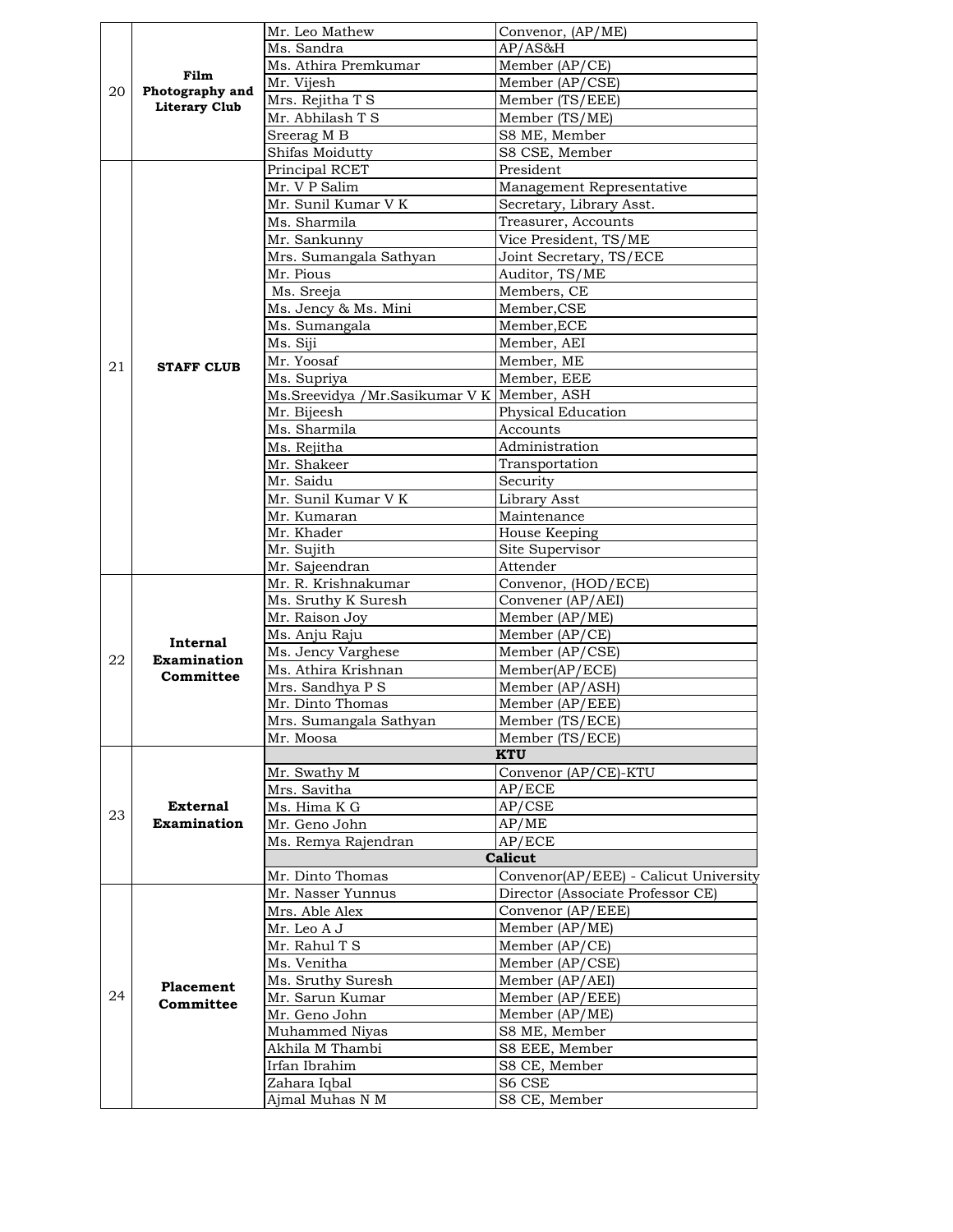|    |                                               | PG Coordinator (M. Tech)                           |                                                                        |
|----|-----------------------------------------------|----------------------------------------------------|------------------------------------------------------------------------|
| 25 | <b>Communication</b>                          | Ms. Najiya                                         | AP/ECE                                                                 |
|    | Computer                                      | Ms. Jency Varghese                                 | AP/CSE                                                                 |
|    | <b>Science Engg</b>                           |                                                    |                                                                        |
|    |                                               | Mrs. Shiji                                         | ISO MR (AP/ECE)                                                        |
|    |                                               | Mr. Dileepan Balakrishnan                          | Coordinator KTU (AP/ME)                                                |
|    |                                               | Mr. Sarun Kumar                                    | Member (AP/EEE)                                                        |
|    |                                               | Mr. Rahul T S                                      | Member (AP/CE)                                                         |
|    |                                               | Ms. Apsara                                         | Members (AP/CSE)                                                       |
| 26 | ISO & KTU                                     | Mr. Gopikrishnan                                   | Members (AP/ME)                                                        |
|    | <b>Internal Audit</b>                         | Ms. Apsara                                         | Member (AP/CSE)                                                        |
|    |                                               | Ms. Sreedevi K                                     | Member (AP/ECE)                                                        |
|    |                                               | Ms. Anu George                                     | Member (AP/CE)                                                         |
|    |                                               | Mrs. Sandhya                                       | Member (AP/ASH)                                                        |
|    |                                               | Mr. Praveen K P                                    | Member (AP/EEE)                                                        |
|    |                                               | Ms. Nisha P R                                      | Member (AP/EEE)                                                        |
|    |                                               | Mrs. Amrutha Chemmanur                             | HOD/EEE - Convener                                                     |
|    |                                               | Dr. Umesh Sundar                                   | HOD/ME                                                                 |
|    | <b>Anti Ragging</b>                           | Mrs. Shaina Beegam N                               | HOD/CE                                                                 |
|    | Committee/                                    | Dr. S.P.Pradeep Kumar                              | HOD/CSE                                                                |
| 27 |                                               | <b>Discipline Action</b> Mr. Krishna Kumar R       | HOD/ECE                                                                |
|    | Committee &                                   | Ms. Sumangala Sathyan                              | Member (TS/ECE)                                                        |
|    | Documentation                                 | Sri. Santhosh                                      | Security Chief                                                         |
|    |                                               | Mrs. Asheera L                                     | HOD/AS&H (Documentation)                                               |
|    |                                               |                                                    | Members from Local Administration, Police Department, Parents          |
|    | AntiRagging/                                  |                                                    | Every Department on a dailoy rotation basis. Separate circular will be |
|    | 28 Disciplinary                               | issued indicating the schedule on a monthly basis. |                                                                        |
|    | Squad                                         |                                                    |                                                                        |
|    | Student's                                     | Mr. V K Haridas                                    | Convener (AP/EEE)                                                      |
|    | Welfare/                                      | Ms. Radhika E R                                    | Member (AP/ECE)                                                        |
| 29 | Grievances and                                | Mr. Sabith K                                       | Member (AP/CE)                                                         |
|    | appeals<br>committee                          | Ms. Jency Varghese                                 | Member (AP/CSE)                                                        |
|    |                                               | Mr. Leo Mathew                                     | Member (HOD/ME)                                                        |
|    |                                               | Mrs. Shahida K M                                   | Convenor, (AP/AS&H)                                                    |
|    |                                               | Ms. Athira Premkumar                               | AP/CE                                                                  |
| 30 | <b>TIMETABLE</b><br><b>COMMITTEE</b>          | Mr. Dinto Thomas<br>Ms. Neethu                     | AP/EEE                                                                 |
|    |                                               | Ms. Ihsana Muhammed                                | AP/ME<br>AP/CSE                                                        |
|    |                                               | Ms. Nikitha                                        | AP/ECE                                                                 |
|    |                                               | Dr. Sreeraj R                                      | Advisor (HOD/CSE)                                                      |
|    |                                               | Ms. Ihsana                                         | Coordinator(AP/CSE)                                                    |
|    | AMS/FMS/Group<br>Group<br>mail/<br><b>SMS</b> | Ms. Hima K G                                       | Member (AP/CSE)                                                        |
|    |                                               | Ms. Nisha P R                                      | Member (AP/EEE)                                                        |
| 31 |                                               | Ms. Remya Rajendran                                | Member (AP/ECE)                                                        |
|    | co-ordination                                 | Ms. Athira Premkumar                               | Member (AP/CE)                                                         |
|    | committee                                     | Ms. Sreevidya                                      | Member (AP/ASH)                                                        |
|    |                                               | Mr.Gopi Krishnan                                   | Member (AP/ME)                                                         |
|    |                                               | Dr. Sreeraj R                                      | Advisor                                                                |
|    |                                               | Ms. Anitha L                                       | Coordinator(AP/CSE)                                                    |
|    |                                               | Ms. Bhavya K Bharathan                             | Member (AP/CSE)                                                        |
|    |                                               | Mr. Noushad                                        | Member (AP/CSE)                                                        |
|    | <b>Website Updation</b>                       | Mr. Siju                                           | Member (TS/CSE)                                                        |
| 32 | and                                           | Ms. Nisha P R                                      | Member (AP/EEE)                                                        |
|    | <b>Maintainenance</b>                         | Mr. Jomon K Charly                                 | Member (AP/ECE)                                                        |
|    |                                               | Mr. Sabith K                                       | Member $AP/CE$                                                         |
|    |                                               | Ms. Sreevidya                                      | Member (AP/ASH)                                                        |
|    |                                               | Mr. Yoosaf                                         | Member (AP/ME)                                                         |
| 33 | <b>Facebook/Whatsa</b>                        | Ms. Meera V M                                      | AP/CSE                                                                 |
|    |                                               | Mr.Krishnakumar R                                  | Secretary, AP/ECE                                                      |
|    |                                               | Mrs. Shaina Beegam N                               | Member (HOD/CE)                                                        |
|    |                                               | Ms. Hima K G                                       | Member (AP/CSE)                                                        |
| 34 | <b>PTMA</b>                                   | Mr. Bineesh                                        | AP/AS&H                                                                |
|    | <b>Staff Members</b>                          | Mrs. Nikitha                                       | Member (AP/ECE)                                                        |
|    |                                               | Mr.Haridas                                         | Member (AP/EEE)                                                        |
|    |                                               | Ms. Aghana                                         | Member (AP/ME)                                                         |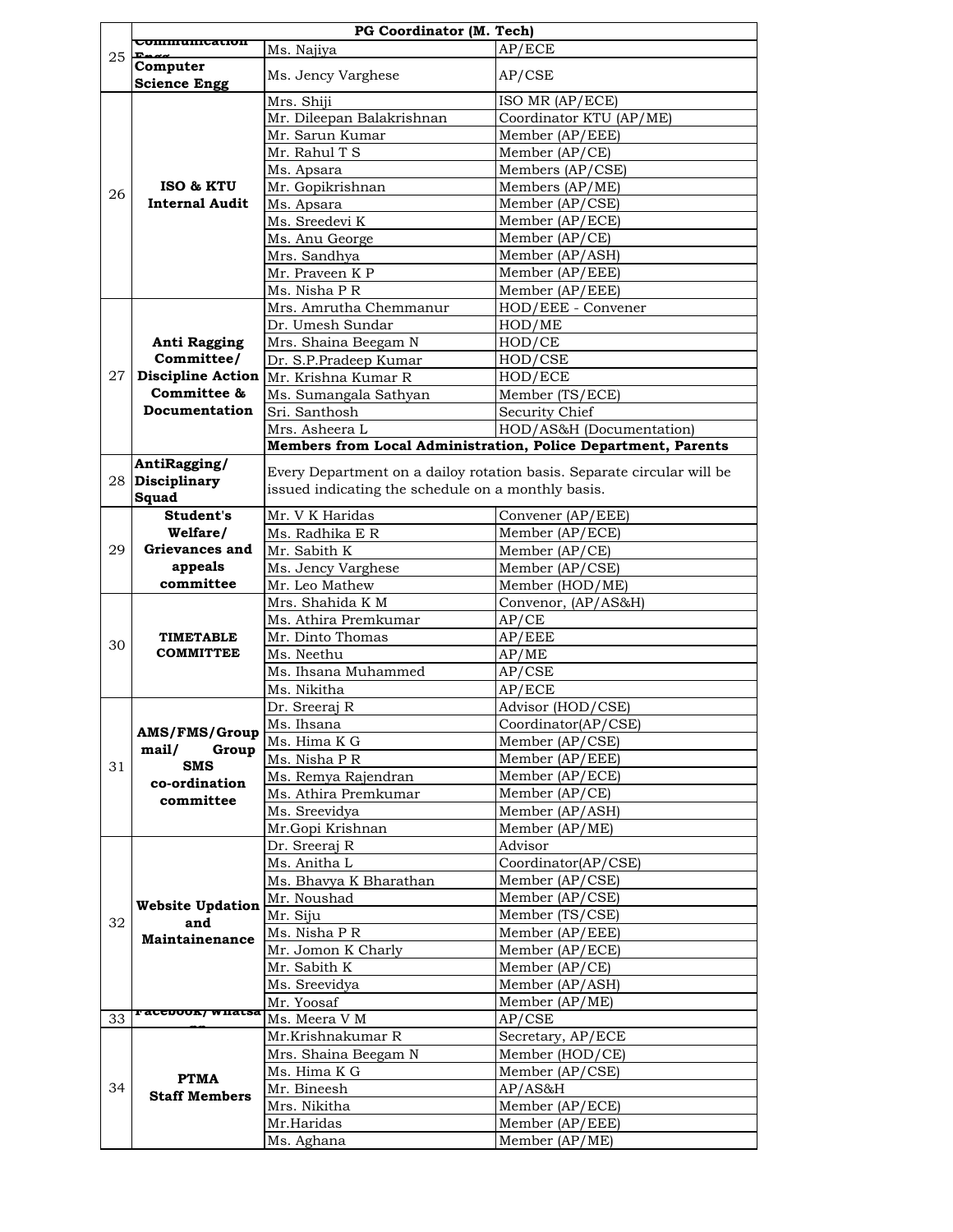|    |                            | Dr. S.P.Subramanian      | President, Principal               |
|----|----------------------------|--------------------------|------------------------------------|
|    |                            | Ms. Shiji                | Vice President, AP/ECE,            |
|    | Alumini                    | Ms. Sruthy K. Suresh     | AP/AEI, Treasurer                  |
|    | Committee/                 | Mr.Noushad               | Joint Secretary(AP/CSE)            |
| 35 | Alumini Wesite/            | Ms. Swathy M             | AP/CE, Secretary                   |
|    | Maintainenance/            | Ms. Anju Sam             | AP/EEE, Member                     |
|    | <b>Updation</b>            | Mr. Raisen Joy           | AP/ME, Member                      |
|    |                            | Ms. Athira Krishnan      | AP/ECE, Member                     |
|    |                            | Mr. Jomon K Charly       | AP/ECE, Member                     |
|    |                            | Mr. Krishna Kumar R      |                                    |
|    |                            | Mr. Leo Mathew           | HOD/ECE, Convener<br>AP/ME, Member |
|    | <b>Public Relations</b>    |                          |                                    |
| 36 | Committee                  | Mrs. Mini Ittoop         | TS/CSE, Member                     |
|    |                            | Mr. Siju                 | TS/CSE, Member                     |
|    |                            | Mr. Sam Chungath         | TS/ECE, Member                     |
|    |                            | Mr. Leo A J              | AP/ME - Covener                    |
|    |                            | Mr. Pradosh Kumar        | AP/AEI, Member                     |
|    | <b>RACE</b>                | Mr. Kiran P              | AP/EEE, Member                     |
| 37 | Commiittee                 | Mrs. Radhika             | AP/ECE, Member                     |
|    |                            | Dr. Rasmi A              | AP/CSE, Member                     |
|    |                            | Mr. Shoy T S             | AP/CE, Member                      |
|    |                            | Mr. Geno John            | AP/ME                              |
|    |                            | Mrs. Anju Sam            | AP/EEE, Convener                   |
|    |                            | Mr. Yasir Moidutty       | AP/ECE, Member                     |
|    | Institution of             | Ms. Venitha              | AP/CSE, Member                     |
|    | Engineers(India)           | Mr. Sabith K             | AP/CE, Member                      |
|    | IE(I)                      | Mr. Raison               | AP/ME, Member                      |
| 38 | <b>Staff &amp; Student</b> |                          |                                    |
|    |                            | Godwin P K               | S8 ECE, Member                     |
|    | Chapter                    | Akhila M Thambi          | S8 EEE, Member                     |
|    |                            | Fathima V M              | S8 CE, Member                      |
|    |                            | Grace Maria              | S8 CSE, Member                     |
|    |                            | Safa N M                 | S8 EEE, Member                     |
|    |                            | Mr. Vijesh               | AP CSE, Convener                   |
|    | <b>Student Feedback/</b>   | Ms. Sana                 | Member, AP/CSE,                    |
| 39 | Internal                   | Mr. Dinto Thomas         | Member, AP/EEE                     |
|    | Improvement/               | Mrs. Sreedevi K          | Member, AP/ECE                     |
|    | Coordination               | Mr. Shoy T S             | Member, AP/CE                      |
|    |                            | Mr. Leo Mathew           | Member, AP/ME,                     |
|    | LIDTATY AUVISOTY           | Dr. Rasmi A              | Associate Professor/CSE, Convener  |
|    | Committee                  | Mr. Leo Mathew           | Member, AP/ME,                     |
|    | Honours.                   | Mrs. Swathy Muralidharan | Member, AP/CE                      |
| 40 | Major/Minor                | Ms. Ihsana Mohammed      | Member, AP/CSE                     |
|    | <b>Courses for</b>         | Mrs. Radhika             | Member, AP/ECE                     |
|    | students, Online           | Mr. Dinto Thomas         | Member, AP/EEE                     |
|    | certification              | Mrs. Shahida K M         | Member, AP/ASH                     |
|    | Concrease<br>Communicating | Mr. Sreeraj R            | Director, CCE                      |
| 41 | with Statutary             | Mrs. Nikitha             | AP/ECE                             |
|    |                            | Mr. Geno John            |                                    |
|    |                            |                          | AP/ME, Convener                    |
|    |                            | Mr. Sam Chungath         | TS/ECE, Member                     |
|    | <b>Student Social</b>      | Mr. Dinto Thomas         | AP/EEE, Member                     |
|    | <b>Skill</b>               | Mr. Yoosaf               | AP/ME, Member                      |
| 42 | Development                | Ajith K Javan            | S8 ME, Member                      |
|    | <b>Forum and Anti</b>      | Jithin K Makil           | S8 ME, Member                      |
|    | <b>Narcotic Cell</b>       | Noushad P                | S8 ME, Member                      |
|    |                            | Mohammed Niyas V         | S8 ME, Member                      |
|    |                            | Arun R Menon             | S8 ME, Member                      |
|    |                            | Mr. Abu K A              | W/S, ME, Advisor                   |
|    |                            | Mr. Leo Mathew           | AP/ME, Convener                    |
|    | <b>R-SAIL</b>              | Mr. Pious                | TS/ME, Member                      |
|    | <b>Royal Skill</b>         | Mr. Abhilash K K         | TS/ME, Member                      |
| 43 | Acquisition                | Mrs. Sumangala Sathyan   | TS/ECE, Member                     |
|    | Integrated                 | Mrs. Rejitha M B         | TS/EEE, Member                     |
|    | <b>Learning Program</b>    | Mrs. Mini Ittoop         | TS/CSE, Member                     |
|    |                            | Mrs. Swathy Sagaran      | TS/CE, Member                      |
|    |                            | Mrs. Sreeja              | TS/CE, Member                      |
|    |                            |                          |                                    |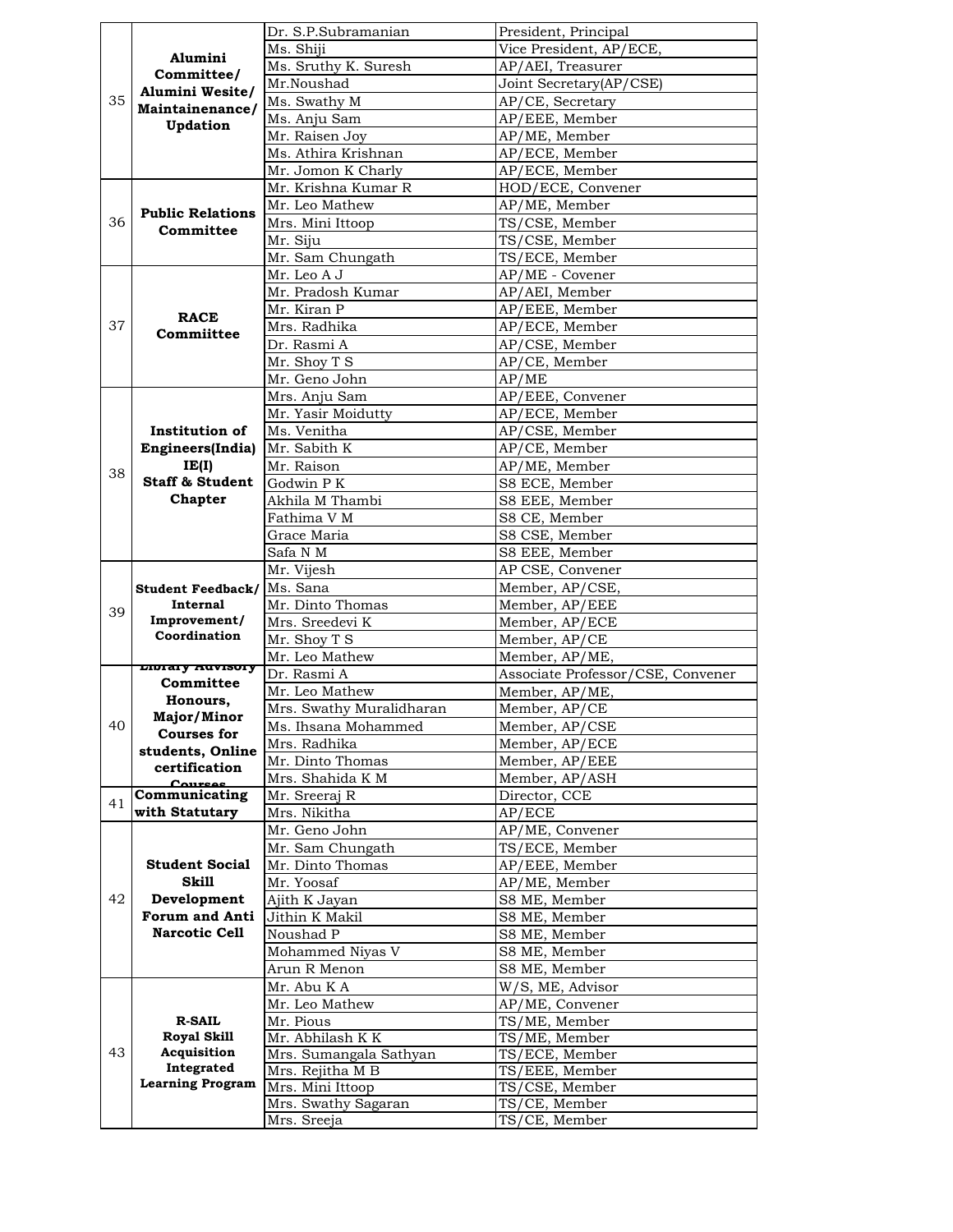|    | r-Real                                                   |                            |                                   |
|----|----------------------------------------------------------|----------------------------|-----------------------------------|
| 44 | <del>R-xıml</del>                                        | Mrs. Asheera L             | HOD/ASH, Convener                 |
| 45 |                                                          | Mr. Krishnakumar R.        | HOD/ECE, Convener                 |
|    |                                                          | Mr. Krishnakumar R.        | Program Officer (HOD/ECE)         |
|    |                                                          | Mrs. Siji P.V.             | Associate Program Officer (TS/AEI |
|    |                                                          | Mrs. Jency Varghese        | Member (AP/CSE)                   |
|    |                                                          | Mrs. Swathy Sagaran        | Member (TS/CE)                    |
|    |                                                          | Mr. Abhilash               | Member (TS/ME)                    |
|    |                                                          | Mr. Ajeesh                 | Member (AP/ME)                    |
| 46 | <b>NSS</b>                                               | Mrs. Sabitha Santhosh      | Member (TS/CSE)                   |
|    |                                                          | Mr. Bijeesh                | Physical Education, Member        |
|    |                                                          | Mr. Vimal V                | Member (AP/AS&H)                  |
|    |                                                          |                            | S8 ECE, Member                    |
|    |                                                          | Sanju Thasnim              |                                   |
|    |                                                          | Naseeh Rahman              | S8 ME, Member                     |
|    |                                                          | Jaimon Benny               | S6 ECE, Member                    |
|    |                                                          | Nivedhya                   | S6 CE, Member                     |
|    |                                                          | Mr. Adul Nasar             | Transport Officer                 |
|    |                                                          | Mrs. Sabitha Santhosh      | TS/CSE, Member                    |
|    |                                                          | Mr.Shehin A U              | AP/ECE, Member                    |
|    |                                                          | Mrs.Radhika E R            | AP/ECE, Member                    |
|    |                                                          | Ms. Ihsana                 | AP/CSE, Member                    |
| 47 | <b>Transport</b>                                         | Mr. Sajeesh Kumar          | TS/ME, Member                     |
|    | Committee                                                | Mr. Kiran P                | AP/EEE, Member                    |
|    |                                                          | Mrs. Sumangala Sathyan     | TS/ECE, Member                    |
|    |                                                          |                            |                                   |
|    |                                                          | Mrs. Asheera L             | HOD/ASH, Member                   |
|    |                                                          | Mr. Sankunny               | TS/ME, Member                     |
|    |                                                          | Mr. Gopikrishnan           | AP/ME, Member                     |
|    |                                                          | Management Representatives |                                   |
|    |                                                          | Mr. Krishnakumar R.        | HOD/ECE, Warden                   |
|    |                                                          | Ms. Meera V M              | AP/CSE, Resident Tutor            |
|    |                                                          | Mr. Sarun Kumar            | AP/EEE, Deputy Warden             |
| 48 | <b>Hostel/Canteen</b><br>Committee                       | Ms. Kunjamma               | Matron                            |
|    |                                                          | Ms. Thankamani             | Matron                            |
|    |                                                          | Mufassil V P               | S6 CE, Member                     |
|    |                                                          | Naseeh Rahman              | S6 ME, Member                     |
|    |                                                          | Stephy Stephan             | S6 AEI, Member                    |
|    |                                                          | Honey                      | S6 ECE, Member                    |
|    |                                                          |                            |                                   |
| 49 | <b>IIT Bombay</b><br><b>Remote Centre</b><br>Coordinator | Dr. Rasmi A                | Associate Professor/CSE           |
|    |                                                          | <b>AJITH K JAYAN</b>       |                                   |
|    |                                                          | <b>HAREESH H</b>           | S8 ME A                           |
|    |                                                          | <b>NOUSHAD P</b>           |                                   |
|    |                                                          | MUHAMMED NIYAS V           | S8 ME B                           |
|    |                                                          | AJMAL MUHAMMED N M         |                                   |
|    |                                                          | VISHNUPRIYA C              | S8 CE                             |
|    |                                                          | <b>SRIDHIBN P P</b>        |                                   |
|    |                                                          | <b>AKHILA K K</b>          | S8 ECE                            |
| 50 | <b>Student Council</b>                                   |                            |                                   |
|    |                                                          | NOUFAL DIRAR C K           | S8 EEE                            |
|    |                                                          | AKHILA M THAMBI            |                                   |
|    |                                                          | <b>GOPIKA V</b>            | S8 CSE A                          |
|    |                                                          | MUNEERATH SAJILA           |                                   |
|    |                                                          | <b>RAHULPT</b>             | S8CSE B                           |
|    |                                                          | <b>THASNEEM IBRAHIM</b>    |                                   |
|    |                                                          | <b>STEPHY STEPHEN</b>      | S8 AEI                            |
|    |                                                          | ASWATHY K                  |                                   |